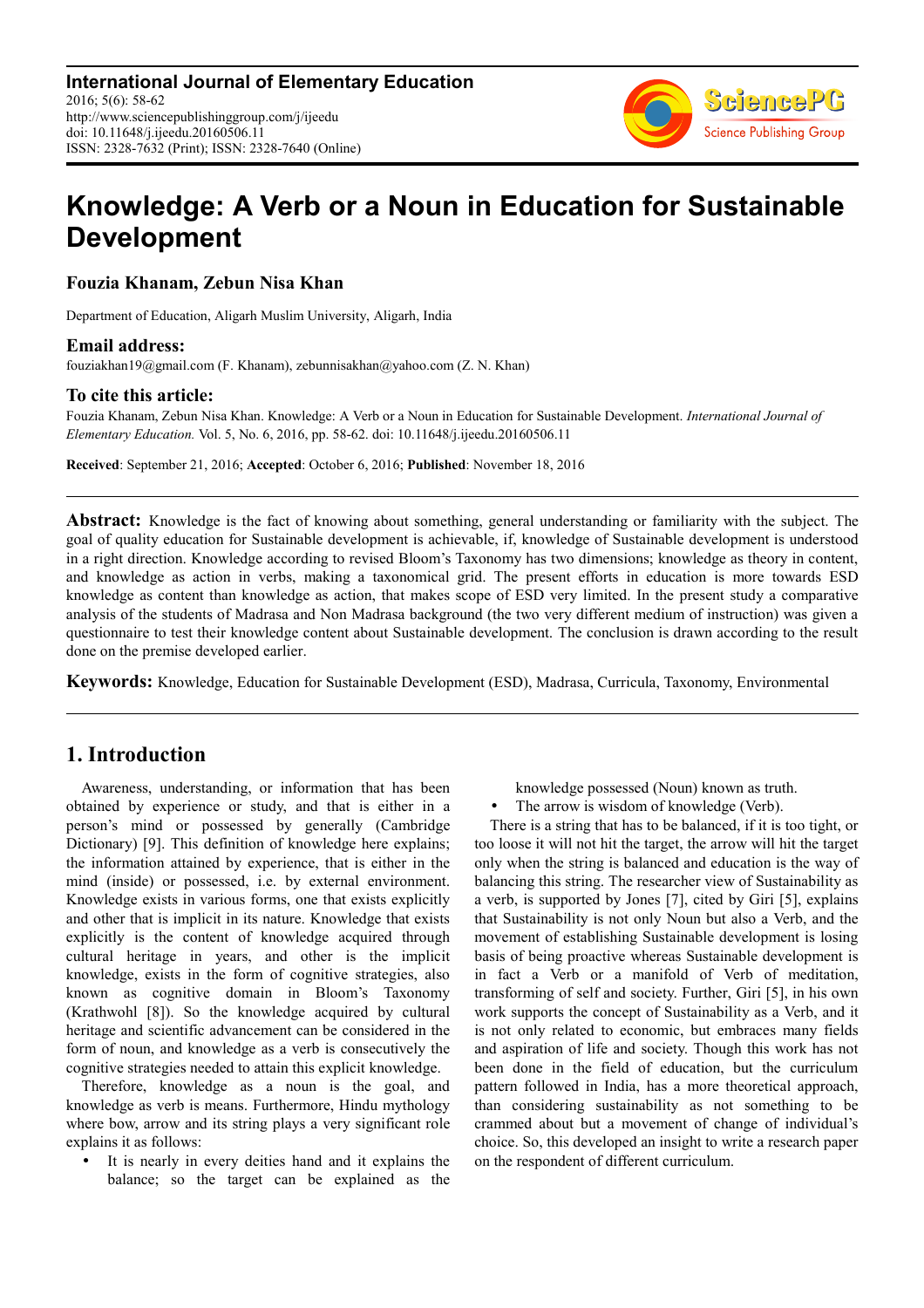# **2. Significance of the Study**

The soul aim of any education is to attain knowledge, knowledge which benefits mankind, knowledge which is sustainable; which takes care of the present generation and preserve the need of the future generation. Attaining Sustainable development is attaining balance, this balance is the need of hour, because of the chaos present due to knowledge explosion, and everything which is studied is leading us to our common future. The future which we think is better than today, and which is moving us away from our better common future. Is it our consolidated knowledge or the strategies we use to attain this knowledge. The answer may be hidden or apparent, technical or easy, but answer has to be there, this means something is missing. Efforts were made to improve our curriculum, but is it reaching the end in a right way or not. The present study is just to focus on this very miniature but central issue of education for Sustainable development (Hargreaves & Fink [6]).

#### **3. Objectives**

The objectives were framed as follows:

- To study if Knowledge of Sustainable development depends on the curricula.
- To study if Knowledge of Sustainable development is sufficient.
- To study ways to improve the curriculum that connects the knowledge as Noun and as a Verb.
- To compare the performance of Madrasa and Nonmadrasa student in the direct (Noun) and indirect (Verb) Knowledge of Sustainable development.
- To compare the performance of Madrasa students and Non-madrasa students on direct (Noun) and indirect (Verb) Knowledge of Sustainable development in the three dimensions of sustainability.

### **4. Methodology**

The present study is of mixed approach, the sample collected was purposive; 666 students, 333 each of Madrasa pass outs and Non-madrasa pass outs were taken for the study. Each individual was given a set of 30 questions, containing environmental, social and economic questions (10 each). Each dimension contains 7 indirect and 3 direct questions related to Sustainable development. To make the students comparable, each group was taken from student who were simultaneously preparing for the same level entrance examination and they were explained the concept of Sustainable development (according to the definition of Brundtland Commission) and the test was conducted. The simple percentage, significant mean difference and t-test are applied using SPSS to analyse the data and interpret the data qualitatively to reach the valid conclusions.

## **5. Knowledge, as a Noun and as a Verb, ESD**

Benjamin S. Bloom (1956) tried to develop taxonomy of educational objectives, which classified the statement intended for students to learn. Knowledge was given the first level of this taxonomical structure(Mangal & Mangal [10]), later on this structure was redefined and converted into two dimensional structure, knowledge as a noun and knowledge as a verb. Knowledge as a noun is classified as factual, conceptual, procedural and metacognitive. Knowledge as a verb is defined by the sets of action verbs arrange in hierarchical way, for example; remember, understand, apply, analyse, evaluate and create. These verbs are the cognitive strategies to encompass the knowledge, and here comes our field of interest. The education for Sustainable development so far given is through knowledge of lower domain. The attention on incompetence of the transaction of this knowledge to action lies behind the fact that higher dimensions of the action, verb has not been still achieved (Fouzia et. al. [4]). Keeping this in mind we are trying new ways to reach Sustainable development by exploring the different ways of curriculum instructions. In the present study, we took two groups of students using different ways of curriculum instructions that are basically contrary to each other. One is giving divine and religious knowledge of centuries, and the other is giving consolidated knowledge of human being. The Madrasa students defines the first group and group of students of different boards (CBSE, UP Board, AMU Board, and Bihar Board) constituted the second group known as Non-madrasa students. These two groups were examined on the knowledge of Sustainable development which signifies directly and indirectly. Direct knowledge of Sustainable development as 'Noun' is people who may know /remember the concept of sustainability but may not understand and apply that concept in real life while for 'Verb', they know it, heard about it, read it but actually they don't practise it. There may be people who are not well versed, and had not known the world level propaganda of the concept of Sustainability but are actually practising it. It is actually there in the value and belief system of their environment, through which we can add at least a comma to the understanding of the concept and practise it.

## **6. Analysis and Interpretation of Data**

- To compare the performance of Madrasa students and Non-madrasa students in the knowledge of Sustainable development. The above objective was fulfilled:
- (i) Taking Mean of the score obtained by the Madrasa students and Non-madrasa students by the items checking direct knowledge and indirect knowledge of Sustainable development.

After comparing the means of Madrasa students and Nonmadrasa students both on direct and Indirect questions on Sustainability it was found that students of Madrasa students and non- madrasa students has higher mean Indirect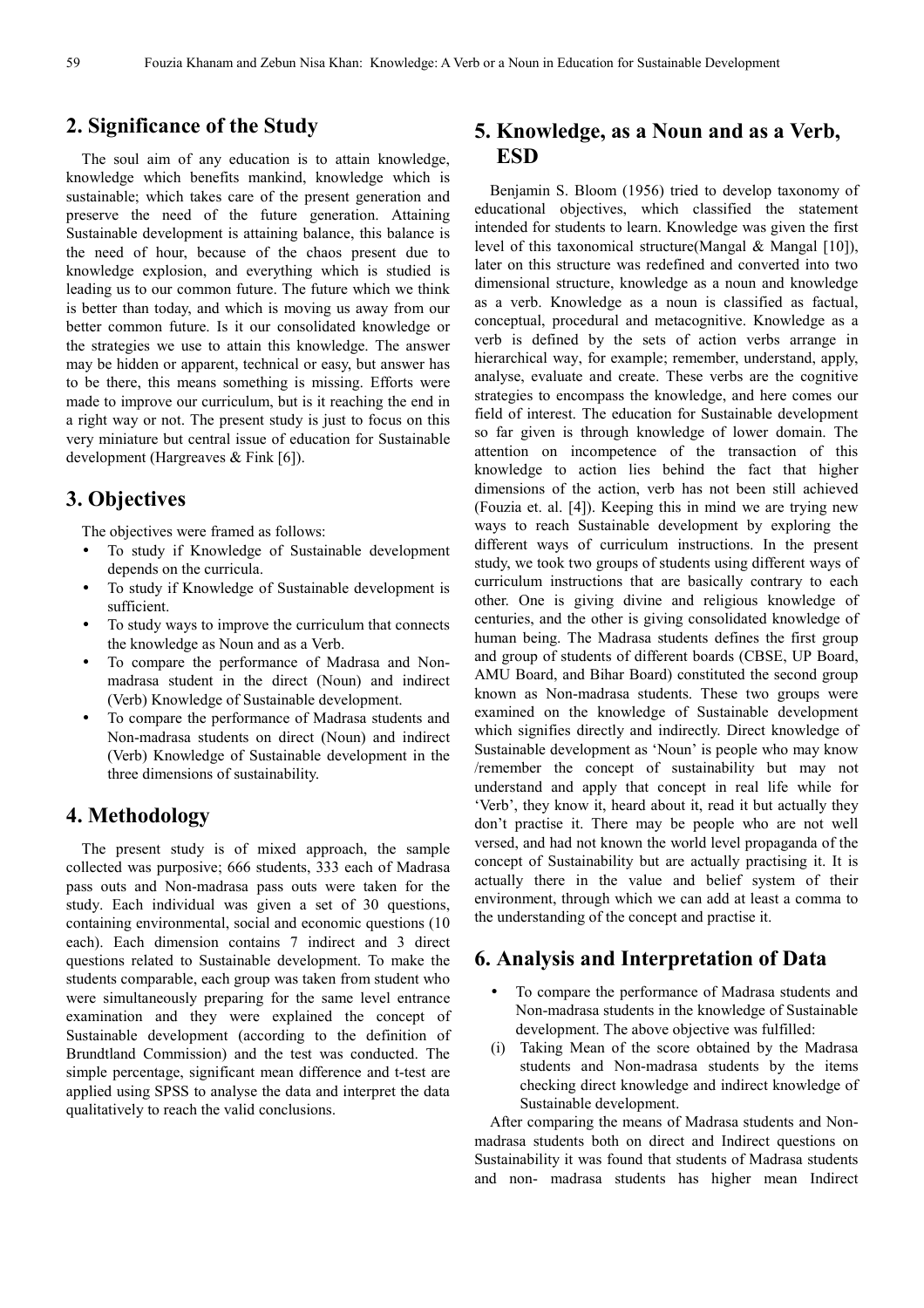questions on Sustainability as compare to students of Madrasa students and non- madrasa students in direct questions on Sustainability. The mean of Madrasa students  $(M_1=16.5135)$  was found to be higher as compare to the mean of non- madrasa students( $M_2=16.0871$ ) in Indirect questions on Sustainability.

| <b>Type of question</b> | <b>Type of school</b> | <b>Number</b> | Mean    | <b>Standard</b><br>deviation | t-value | <b>Level of significance</b> |
|-------------------------|-----------------------|---------------|---------|------------------------------|---------|------------------------------|
| Direct questions        | Madrasa               | 333           | 6.9009  | 1.62597                      | $-1.67$ | Not Significant at 05 level  |
|                         | Non-Madrasa           | 333           | 6.9219  | 1.61504                      |         | of confidence                |
| Indirect questions      | Madrasa               | 333           | 16.5135 | 2.22336                      | 2.614   | Significant at 05 level of   |
|                         | Non-Madrasa           | 333           | 16.0871 | 1.97916                      |         | confidence                   |

*Table 1. Comparing Mean of Madrasa and Non-madrasa Students.*

Comparing the means, it can be drawn that Madrasa students scored greater than non- madrasa students in on Indirect questions on Sustainability.

(ii) Calculating the percentage of the responses made by both the groups on questions of indirect and direct knowledge of Sustainable development, we noticed that percentage of Madrasa students having right responses were distinctively greater than Nonmadrasa students in both direct and indirect questions of 'Knowledge of Sustainable development'.

*Table 2. Comparing Percentage of Both students on Direct and Indirect Knowledge of Sustainable Development.*

| Item     | <b>Madrasa Students</b> |       | <b>Non-madrasa Students</b> |       |  |
|----------|-------------------------|-------|-----------------------------|-------|--|
|          | Right                   | Wrong | Right                       | Wrong |  |
| Indirect | 78.2                    | 21.8  | 65.31                       | 34.68 |  |
| Direct   | 81.48                   | 18.51 | 65.99                       | 34.00 |  |

 To compare the performance of Madrasa students and Non-madrasa students (percentage) on direct and indirect knowledge of Sustainable development in the three dimensions of Sustainability.

The above objective was fulfilled by calculating the percentage of student giving right and wrong among the total response for each dimension, so drawing out the table and pie chart helped us reach to some conclusion.

(i) Knowledge of Sustainable development (Environmental)

*Table 3. Comparing Knowledge of Environmental Sustainable Development.* 

| <b>Item</b> | <b>Madrasa Students</b> |       | <b>Non-madrasa Students</b> |       |  |
|-------------|-------------------------|-------|-----------------------------|-------|--|
|             | Right                   | Wrong | Right                       | Wrong |  |
| Indirect    | 76.08                   | 23.91 | 74.78                       | 25.21 |  |
| Direct      | 84.84                   | 15 15 | 77 77                       | 22.22 |  |

Using above data Pie Charts were plotted between direct as well as indirect environmental Sustainability of Madrasa and Non-madrasa students.



*Figure 1. Comparison between Indirect Environmental Sustainability of Madrasa and Non-madrasa students.* 



*Figure 2. Comparison between Direct Environmental Sustainability of Madrasa and Non-madrasa students.* 

Studying the pie chart and tables we can say that the Madrasa students have better knowledge of environmental Sustainable development than the Non-madrasa students in both cases.

(ii) Knowledge of Sustainable development (Social)

*Table 4. Comparing Knowledge of Social Sustainable Development.* 

| Item     | <b>Madrasa Students</b> |       | <b>Non-madrasa Students</b> |       |  |
|----------|-------------------------|-------|-----------------------------|-------|--|
|          | Right                   | Wrong | Right                       | Wrong |  |
| Indirect | 87.12                   | 14.78 | 64.01                       | 35.98 |  |
| Direct   | 78.78                   | 21 21 | 54.54                       | 45 54 |  |

Using above data Pie Charts were plotted between direct as well as indirect social Sustainability of Madrasa and Nonmadrasa students.



*Figure 3. Comparison between Indirect Social Sustainability of Madrasa and Non-madrasa students.* 



*Figure 4. Comparison between Direct Social Sustainability of Madrasa and Non-madrasa students.* 

Studying the pie chart and tables we can say that the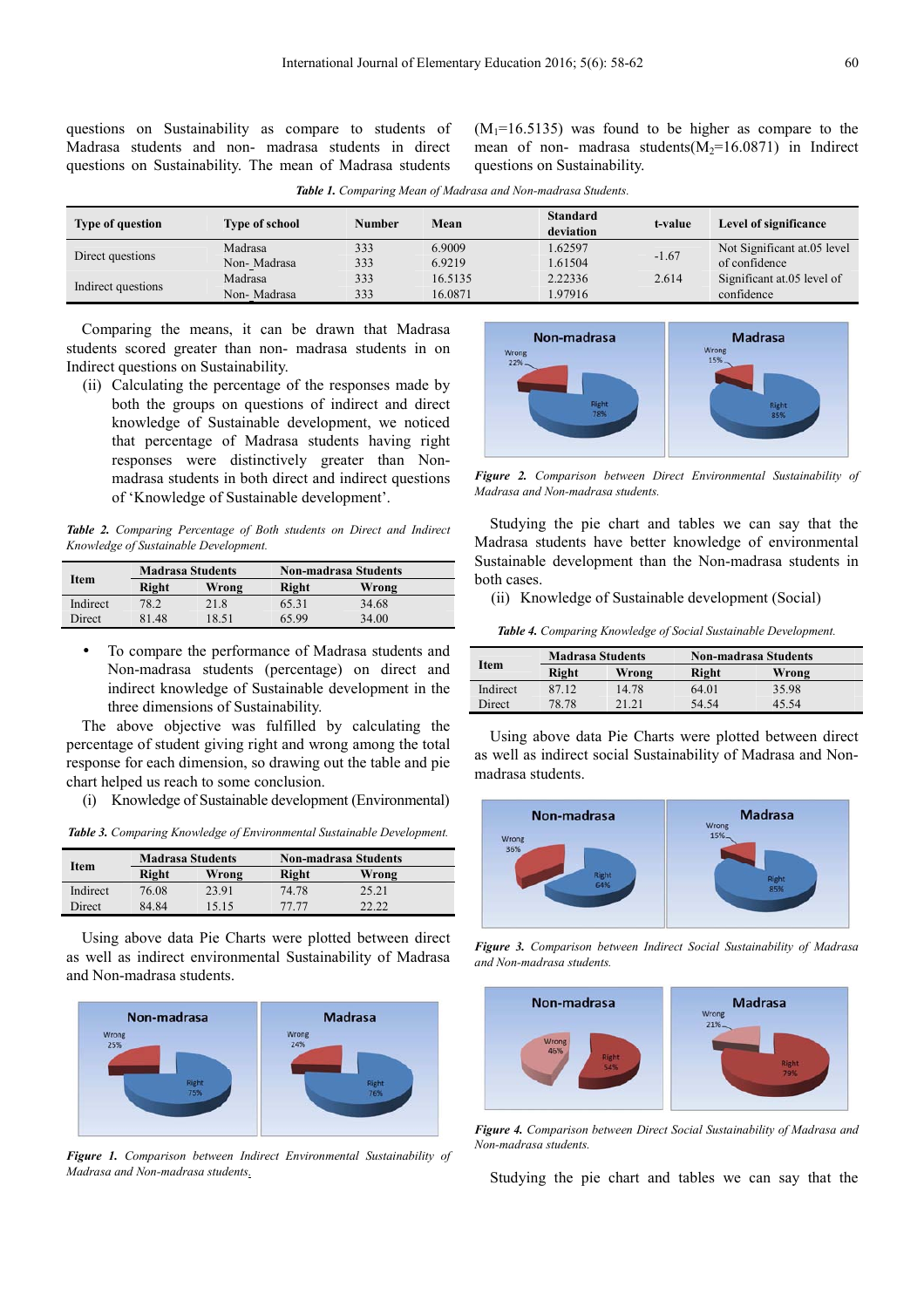Madrasa students have better knowledge of Social Sustainable development than Non-madrasa students in both cases.

(iii) Knowledge of Sustainable development (Economic)

*Table 5. Comparing Knowledge of Economic Sustainable Development.* 

| Item     | <b>Madrasa Students</b> |       | <b>Non-madrasa Students</b> |       |  |
|----------|-------------------------|-------|-----------------------------|-------|--|
|          | Right                   | Wrong | Right                       | Wrong |  |
| Indirect | 68.68                   | 31.31 | 56.06                       | 43.93 |  |
| Direct   | 80.80                   | 19 19 | 65.65                       | 34 34 |  |

Using above data Pie Charts were plotted between direct as well as indirect economic Sustainability of Madrasa and non-madrasa students.



*Figure 5. Comparison between Indirect Economic Sustainability Question of Madrasa and Non-madrasa students.* 



*Figure 6. Comparison between Direct Economic Sustainability Question of Madrasa and Non-madrasa students.* 

Studying the pie chart and tables we can say that the Madrasa students have better knowledge of economic Sustainable development than Non-madrasa students both directly or indirectly.

## **7. Discussion and Conclusion**

Achieving the objective (1) and (2) we conclude that Knowledge of Sustainable development seems not to be dependent on the curricula, as in all the analysis the mean and percentage shows that Madrasa student performed better than Non-madrasa students, even the direct knowledge is nearly insignificant with the name of Sustainable development. This is in consonance with the views of Basheer K, M. [1]. They also performed better in direct questions on sustainability, as the researcher explained the concept to both the group before taking the test, so the indirect and direct knowledge coherently existed in Madrasa students, whereas Non-madrasa students performed lower than their counterparts in all the dimensions of sustainability in both direct and indirect questions of sustainability even though the concept of sustainability and environmental education is embedded in nearly all the boards of India. Although this conclusion cannot be generalise, as the sample size is small and is also selected purposely as both the students receive different standards of education, but these result do come out with some question on the definition of education for sustainable development.

So the traditional ways of imparting the knowledge of Sustainable development is on question, are the goals of 'Education for Sustainable development' only to achieve environmental sustainability or promoting sustainable value and practises. Sustainable development shall not be achieved unless and until we pay attention on the process of cognitive understanding and application of knowledge, and also acknowledge the knowledge coming from different source that can help in building the better common future. Khan [7] expressed the need of women education as per their needs to have respect in society by means of Madrasa or Non-madrasa system. Thus, the need of the hour is to open a space for a new question, a new way of defining the goals of education for sustainable development.

The study has a very micro implication to evolve questions on the way world is seeing sustainability, it cannot contradict or channelize the world discussions on sustainability and education for Sustainable development. Though Madrasa and various similar institutions may not give technical knowledge of sustainability, i.e., Noun but may give the essence of sustainability in their very core of knowledge acquisition and practise Verb. This means any institution cannot function alone and fantasize of its perfection and completeness in any way not even Madrasa, it has to work by interacting with each other. Fahimuddin [3] also advocated similarly views in his book regarding the education of Madrasa students in Islamic preview. So if the knowledge of Sustainable development is given such that it has no stress on practice, i.e., Verb or on Noun simultaneously, the goals of Education for Sustainable development will never be achieved, and Sustainable development will become a subject, a theory or a concept, that will be crammed and remembered in student community for years without practise. And, thus knowledge as a Verb has to be linked to Noun through ESD to achieve the goals of Sustainable development and new ways of defining sustainability should be kept open as this paper had made an attempt to do so.

#### **References**

- [1] Basheer K, M. (2013): Future of Indian Madrasah Education in the Globalised World. Scholarly Research Journal for Interdisciplinary Studies, 2(7), 95-102. ISSN 2278-8808.
- [2] Bloom, B., Englehart, et. al. (1956): Taxonomy of Educational Objectives: The Classification of Educational Goals. Handbook I: Cognitive Domain. New York, Toronto: Longmans, Green.
- [3] Fahimuddin (2004): Modernisation of Muslim Education in India.Adhyayan Publisher & Distributers, Delhi, India.